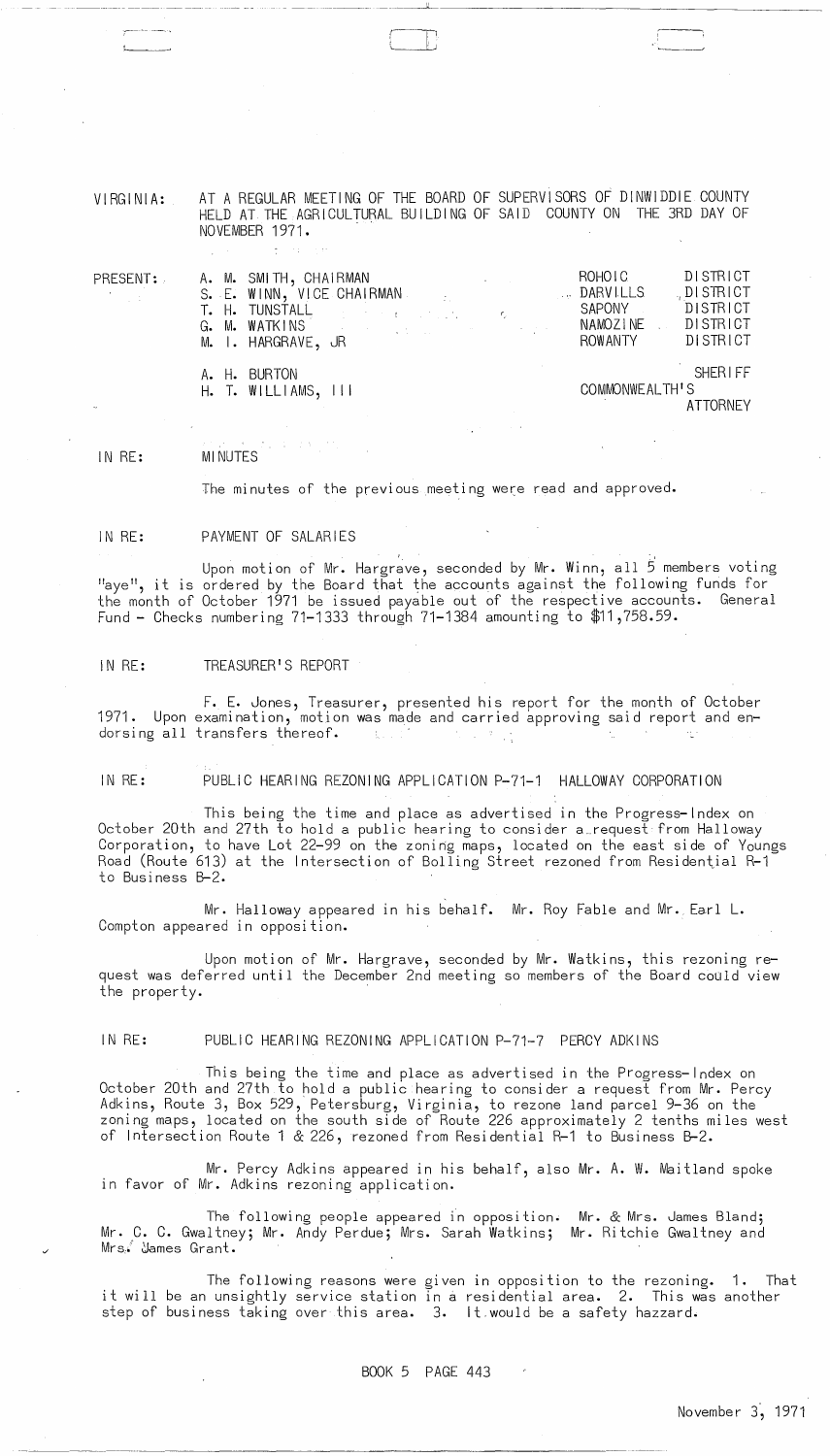The Executive Secretary read a definition of spot zoning that had been drawn up by Mr. Dennis Morris, Principal Planner, Crater Planning District.

Mr. Roy Coleman, chairman, Planning Commission appeared before the Board to ask them to abide by the decision of the Planning Commission and not rezone this parcel of land to Business.

Upon motion of Mr. Hargrave, seconded by Mr. Watkins, the Board approved the rezoning request of Mr. Adkins. Mr. Hargrave, Mr. Winn, Mr. Watkins voting "aye", Mr. Smith and Mr. Tunstall abstained.

IN RE: PUBLIC HEARING REZONING APPLICATION P-71-8 MR HARRY C. JONES & JUNIOR CAROL HILL

This being the time and place as advertised in the Progress-Index on October 20th and 27th to hold a public hearing to consider a request from Mr. Harry C. Jones and Mr. Junior Carol Hill, Route 2, Box 192 T 83, Prince George, Virginia, request .to have land parcel 80-109B on the zoning maps, located on the north side of Route 40 1/4 mile west of McKenney Town limits rezoned from Residential R-1 to Agricultural A-2.

Mr. Jones and Mr. Hill appeared in favor of their request. No one appeared in opposition.

Upon motion of Mr. Hargrave, seconded by Mr. Winn, all 5 members voting "aye", this rezoning request was granted.

IN RE: PUBLIC HEARING REZONING APPLICATION P-71-9 MRS. VIRGINIA BECK HARGRAVE

This being the time and place as advertised in the  $P$ rogress-index to hold a public hearing on a request from Mrs. Virginia Beck Hargrave, Dinwiddie, Virginia to have a portion of land parcel 45D(1) 15 & 16 on the zoning maps, located approximately 200 yards off US  $#1$  fronting on Route 627, containing 1 acre, rezoned from Residential R-1 to Residential R-2.

Mrs. Virginia B. Hargrave appeared in her behalf and no one appeared in opposition. Mr. F. E. Jones, adjacent land owner stated he had no objections.

Upon motion of Mr. Hargrave, seconded by Mr. Winn, all members voting "aye", this rezoning request was granted.

IN RE: PUBLIC HEARING REZONING APPLICATION P-71-10 MRS. VIRGINIA DIX HARGRAVE

This being the time and place as advertised in the Progress-Index on October 20th & 27th to hold a public hearing to consider a request from Mrs. Virginia Dix Hargrave, Dinwiddie, Virginia to rezone land parcel 57A (3) 15 on the zoning maps, located between the Dinwiddie County Jail and Lebanon Methodist Church, said parcel containing approximately .44 acres rezoned from Residential R-1 to Residential R-2.

Mrs. Harg£ave appeared in behalf of her rezoning request. "No one appeared in opposition.

Upon motion of Mr. Winn, seconded by Mr. Watkins, this request was granted. Mr. Winn, Mr. Watkins, Mr. Tunstall and Mr. Smith voting "aye". Mr. Hargrave, son of the applicant, took no part in the rezoning discussion and abstained from voting.

 $\lesssim 7$ 

IN RE: PUBLIC HEARING REZONING APPLICATION P-71-11 MR. W. P. STERNE

This being the time and place as advertised in the Progress-Index on October 20th and 27th to hold a public hearing to consider a request from Mr. W. P. Sterne, Dinwiddie, Virginia to rezone 1 acre of land parcel 45D(1)12 fronting on the southeast side of US  $\#$  at a point northerly along US Route 1 right-of-way, a distance of 160 feet from the northeasterly corner of the Dinwiddie County Farm Bureau from Residential R-1 to Residential R-2.

Mr. W. P. Sterne appeared in his behalf. No one appeared in opposition.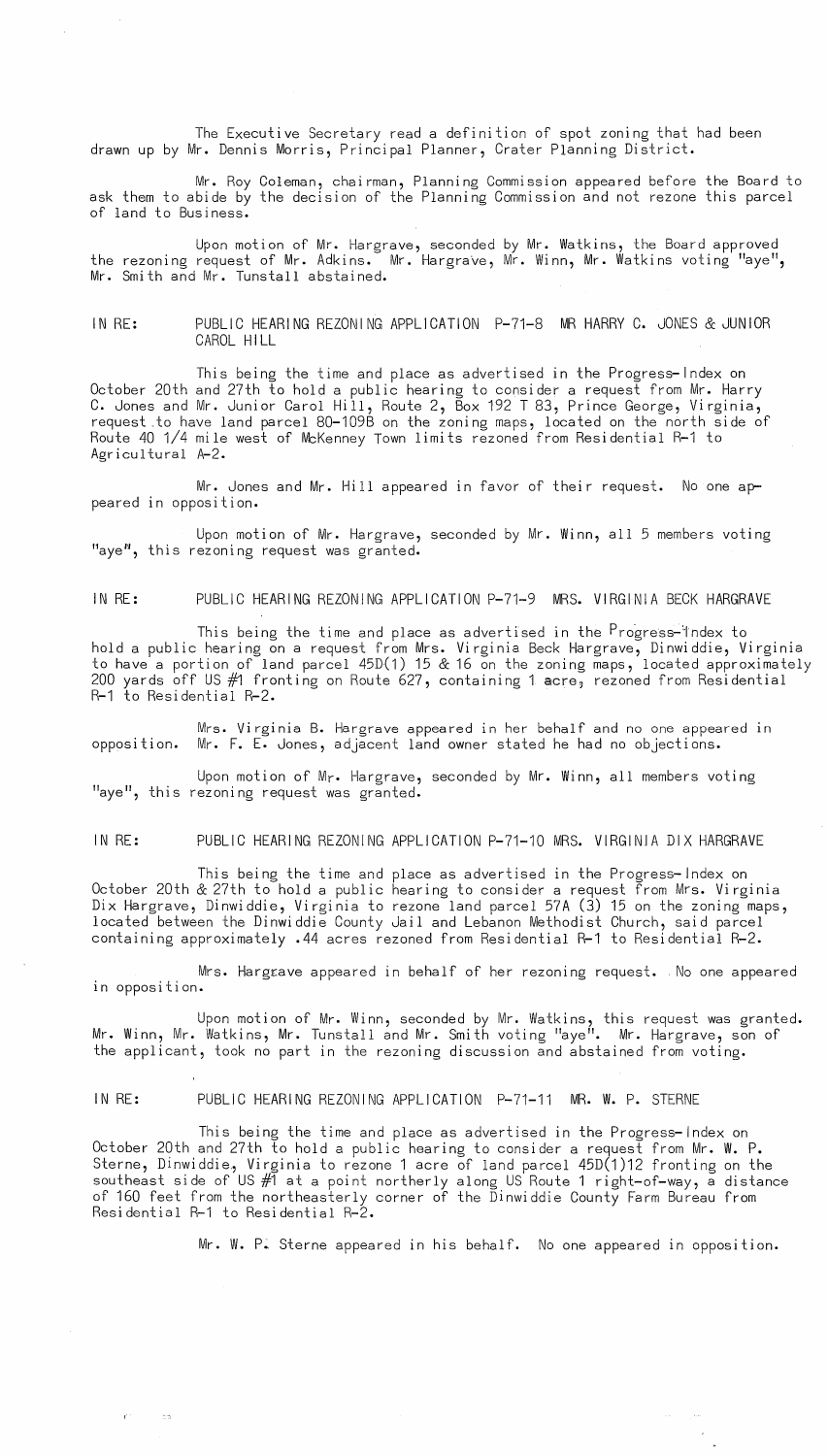Mr. H. T. Williams, III, Commonwealth's Attorney told the Board that he had a contract to purchase the parcel of land in question and he plans to erect an office building on this acre.

 $\Box$ 

--- -~ -----------------

Upon motion of Mr. Winn, seconded by Mr. Tunstall, all 5 members voting "aye", this rezoning request was approved.

## IN RE: PUBLIC HEARING REZONING APPLICATION P-71-12 CHARLES W. HARRISON

This being the time and place as advertised in the Progress-Index on October 20th and 27th to hold a public hearing to consider a request from Mr. Charles W. Harrison, 1900, W. Washington Street, Petersburg, Virginia to have land parcel 9-31A on the zoning maps, located on the east side of Route 600 1/2 mile from the Intersection of Route 226 and Route 600 rezoned from Residential R-l to Business B-2.

Mr. Harrison along with his attorney, Mr. Taylor Crawley, appeared in his behalf. Mr. Crawley stated that since the grocery store was there prior to most of the homes being built people were well aware of the situation. In addition, this store was there long prior to any zoning in Dinwiddie County, and Mr. Harrison was being deprived of the use of his property by not being able to place a gas service in front of his store.

Mr. & Mrs. Harp, Mr. J. T. Halloway and Mrs. Bonnie Watkins appeared in opposition to. the rezoning request. Their main contentions were the trash that was being accumulated and burned and the other uses that the property could be put to if rezoned to Business B-2.

Upon motion of Mr. Hargrave, seconded by Mr. Watkins, all members voting "aye", this rezoning request was denied.

IN RE:+ REPORTS FROM- BUILDING INSPECTOR - DOG WARDEN SCHOOL SUPERINTENDENT

The Building Inspector, Dog Warden and Superintendent of Schools presented their reports for the month of September 1971.

IN RE: CHESTNUT GARDENS SUBDIVISION ADDITION TO SECONDARY SYSTEM - LEE DRIVE

It appearing to the Board that Lee Drive, beginning at a point on Route 719, 0.15 miles north of Route 601 and running in a northerly, thence easterly direction 0.24 miles to dead end, this road having been constructed, drained and surfaced in accordance with State Highway specifications and County subdivisions ordinance, and,

WHEREAS; the part of the subdivision is recorded in Plat Book 7, Page 100, dated 11-8-68, showing the owner's consent and dedication of a 50' right-of-way. Motion was duly made and carried that the Virginia Department of Highways be requested to add these streets to the Secondary System of Dinwiddie County with provisions that the subdividers furnish the Highway Department with the required bond and maintenance fee.

There being no further business, the meeting adjourned at 5:10 P.M.

**ATTEST**